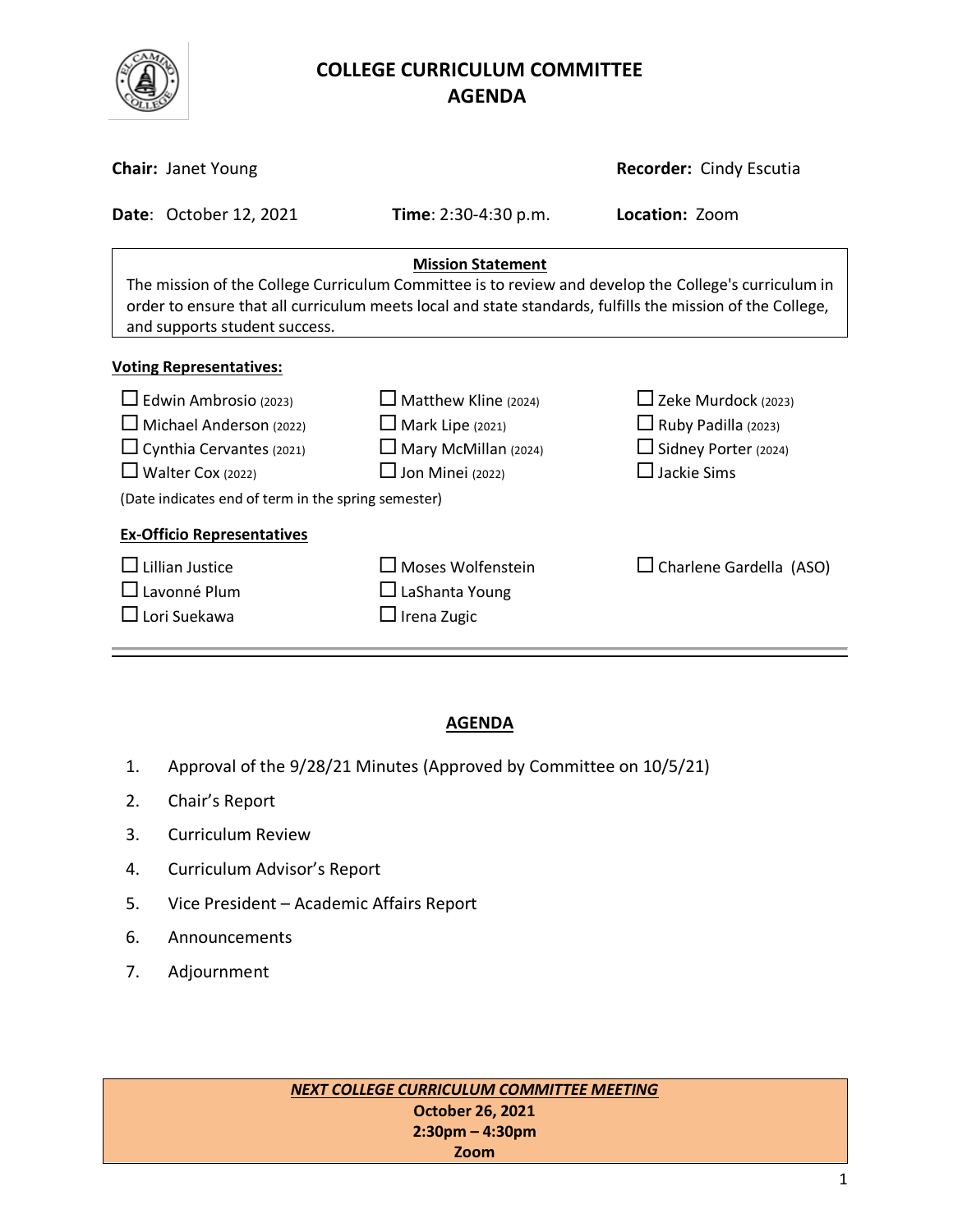#### **Standard Technical Review Members:**

Curriculum Chair – Janet Young Curriculum Advisor – Lavonné Plum Vice President of Academic Affairs – Jackie Sims (or designee) Associate Dean of Academic Affairs – Irena Zugic Articulation Officer – Lori Suekawa Curriculum Committee – Floating Representative

#### **Standard Technical Review Subcommittee – Faculty Members: [Review](http://www.curricunet.com/elcamino/documents/Spring%202016%20CCC%20Timeline.pdf) Due:**

| Jon Minei            | Standard Review for Meeting #1 | Thursday, September 9, 2021  |
|----------------------|--------------------------------|------------------------------|
| Edwin Ambrosio       | Standard Review for Meeting #2 | Thursday, September 23, 2021 |
| Cynthia Cervantes    | Standard Review for Meeting #3 | Thursday, October 7, 2021    |
| Mark Lipe            | Standard Review for Meeting #4 | Thursday, October 21, 2021   |
| <b>Sidney Porter</b> | Standard Review for Meeting #5 | Thursday, November 4, 2021   |
| Michael Anderson     | Standard Review for Meeting #6 | Thursday, November 18, 2021  |
| Ruby Padilla         | Standard Review for Meeting #7 | Thursday, December 2, 2021   |

#### **Full Review - Course Proposals**

| <b>No</b>      | <b>Proposal Type</b> | <b>Division</b> | Course<br><b>Delivery</b> | <b>Subject/Course No. &amp; Title</b>               |
|----------------|----------------------|-----------------|---------------------------|-----------------------------------------------------|
| 1              | <b>Course Review</b> | <b>BUSI</b>     | O/H                       | BUS 1A [150] Financial Accounting                   |
| $\overline{2}$ | <b>Course Review</b> | <b>BUSI</b>     | O/H                       | BUS 1B [151] Managerial Accounting                  |
| 3              | <b>Course Review</b> | <b>BUSI</b>     | O/H                       | BUS 2A [152] Intermediate Accounting I              |
| 4              | <b>Course Review</b> | <b>BUSI</b>     | O/H                       | BUS 2B [153] Intermediate Accounting II             |
| 5              | <b>Course Review</b> | <b>BUSI</b>     | O/H                       | BUS 3 [165A] QuickBooks                             |
| 6              | <b>Course Review</b> | <b>BUSI</b>     | O/H                       | BUS 4 [157] Cost Accounting                         |
| $\overline{7}$ | <b>Course Review</b> | <b>BUSI</b>     | O/H                       | BUS 5A [160] Income Tax Accounting                  |
| 8              | New Course           | <b>BUSI</b>     | O/H                       | BUS 164 California Taxation and Regulatory Review   |
| 9              | <b>New Course</b>    | <b>BUSI</b>     | O/H                       | <b>BUS 165B Accounting Software Systems</b>         |
| 10             | New Course           | <b>BUSI</b>     | O/H                       | <b>BUS 165C Income Tax Computer Applications</b>    |
| 11             | <b>New Course</b>    | <b>BUSI</b>     | O/H                       | <b>BUS 165D Accounting Data Analytics</b>           |
| 12             | <b>Course Review</b> | HUMA            | O/H                       | <b>ENGL 23A Introduction to Creative Nonfiction</b> |
| 13             | <b>Course Review</b> | <b>NSCI</b>     | EO/H                      | CHEM 21A Survey of General and Organic Chemistry    |
| 14             | <b>Course Review</b> | <b>NSCI</b>     | $EO/H^*$                  | CHEM 21B Survey of Organic and Biochemistry         |
| 15             | Course Review        | <b>NSCI</b>     | O/H                       | <b>GEOL 15 Natural Disasters</b>                    |

Key: E = Online and/or Hybrid Emergency Only **│** H = Hybrid **│** O = Online **│** \* = New DE version F/F = Face-to-Face **│** [ ] = Course number change